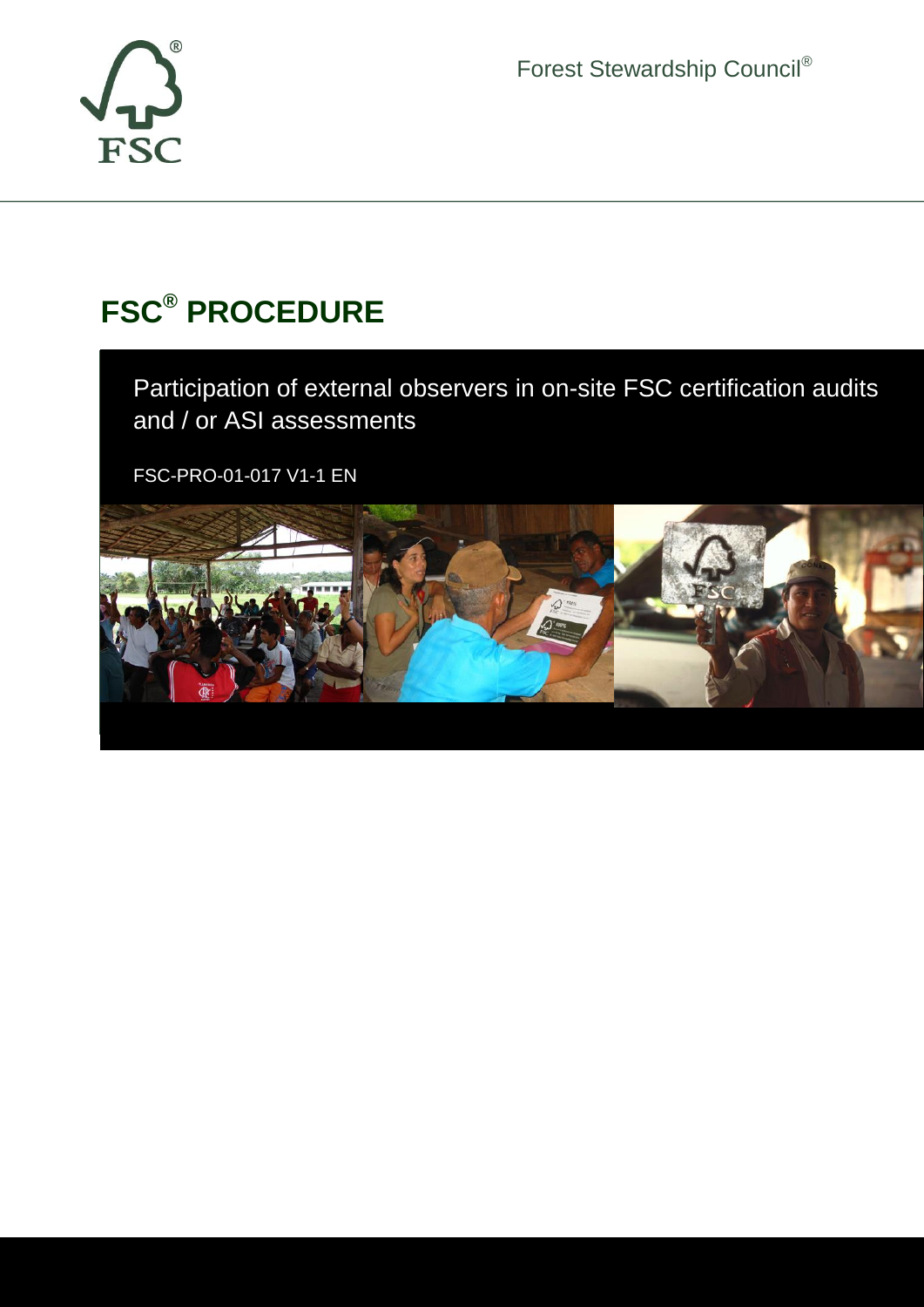| Title:                                          | Participation of external observers in on-site FSC certification<br>audits and / or ASI assessments |
|-------------------------------------------------|-----------------------------------------------------------------------------------------------------|
| Document reference code: FSC-PRO-01-017 V1-1 EN |                                                                                                     |
| Scope:                                          | <b>Public</b>                                                                                       |
| Approval:                                       | <b>FSC Board of Directors</b>                                                                       |
| <b>Contact for comments:</b>                    | <b>FSC International Center GmbH</b><br>-Policy and Standards Unit-                                 |
|                                                 | Charles-de-Gaulle-Str. 5<br>53113 Bonn, Germany<br>+49-(0)228-36766-0<br>policy.standards@fsc.org   |
|                                                 | © 2014 Forest Stewardship Council, A.C. All rights reserved.                                        |

No part of this work covered by the publisher's copyright may be reproduced or copied in any form or by any means (graphic, electronic or mechanical, including photocopying, recording, recording taping, or information retrieval systems) without the written permission of the publisher.

Printed copies are for reference only. Please refer to the electronic copy on the FSC website (www.fsc.org) to ensure you are referring to the latest version.

# **PARTICIPATION OF EXTERNAL OBSERVERS IN ON-SITE FSC CERTIFICATION AUDITS AND / OR ASI ASSESSMENTS**

FSC-PRO-01-017 V1-1 EN

The Forest Stewardship Council® (FSC) is an independent, not for profit, non-government organization established to support environmentally appropriate, socially beneficial, and economically viable management of the world's forests.

FSC's vision is that the world's forests meet the social, ecological, and economic rights and needs of the present generation without compromising those of future generations.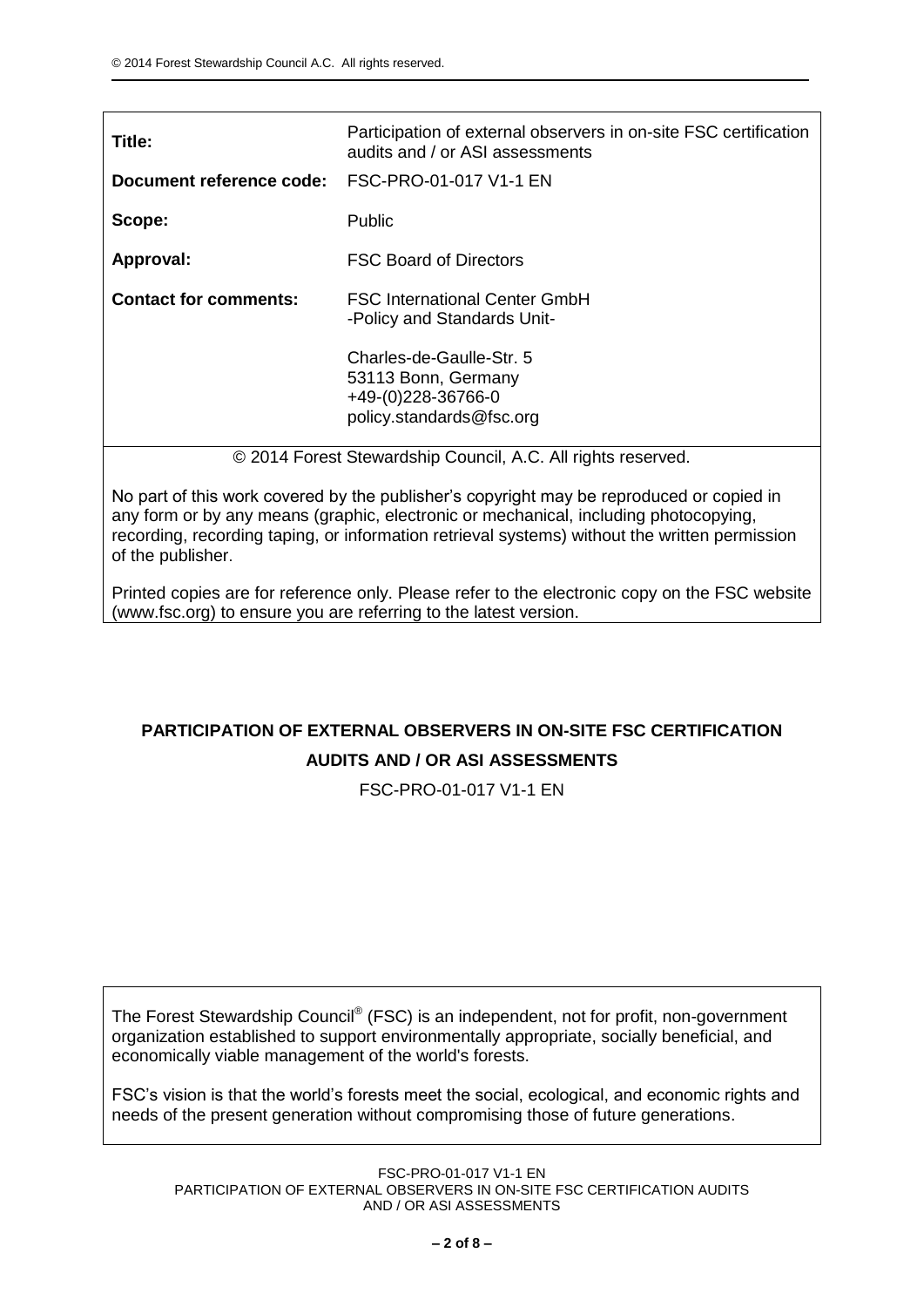# **INTRODUCTION**

Requests to observe FSC certification audits conducted by FSC-accredited certification bodies and/ or assessments conducted by ASI may come from a variety of people, including FSC members, stakeholders, journalists, etc. FSC welcomes this level of interest in the FSC system and recognizes the value of spreading an understanding of FSC's practical work in the field. Therefore, FSC endeavors to meet all reasonable requests while safeguarding the integrity and effective management of audits/ assessments and protecting business confidentiality. Requests may be declined due to any possible conflicts that could jeopardize the objectivity of the whole exercise.

#### **VERSION HISTORY**

- V1-0 Initial version; developed in response to GA 2005: Policy Motion # 14; approved 11 May 2009 by the FSC Executive Director (published as Advice Note FSC-ADV-01-007).
- V1-1 Revised by decision of the FSC Executive Director to incorporate comments received from ASI, CBs and stakeholders; transition from an Advice Note to a procedure and recoded to make it a stand-alone element of the FSC Normative Framework.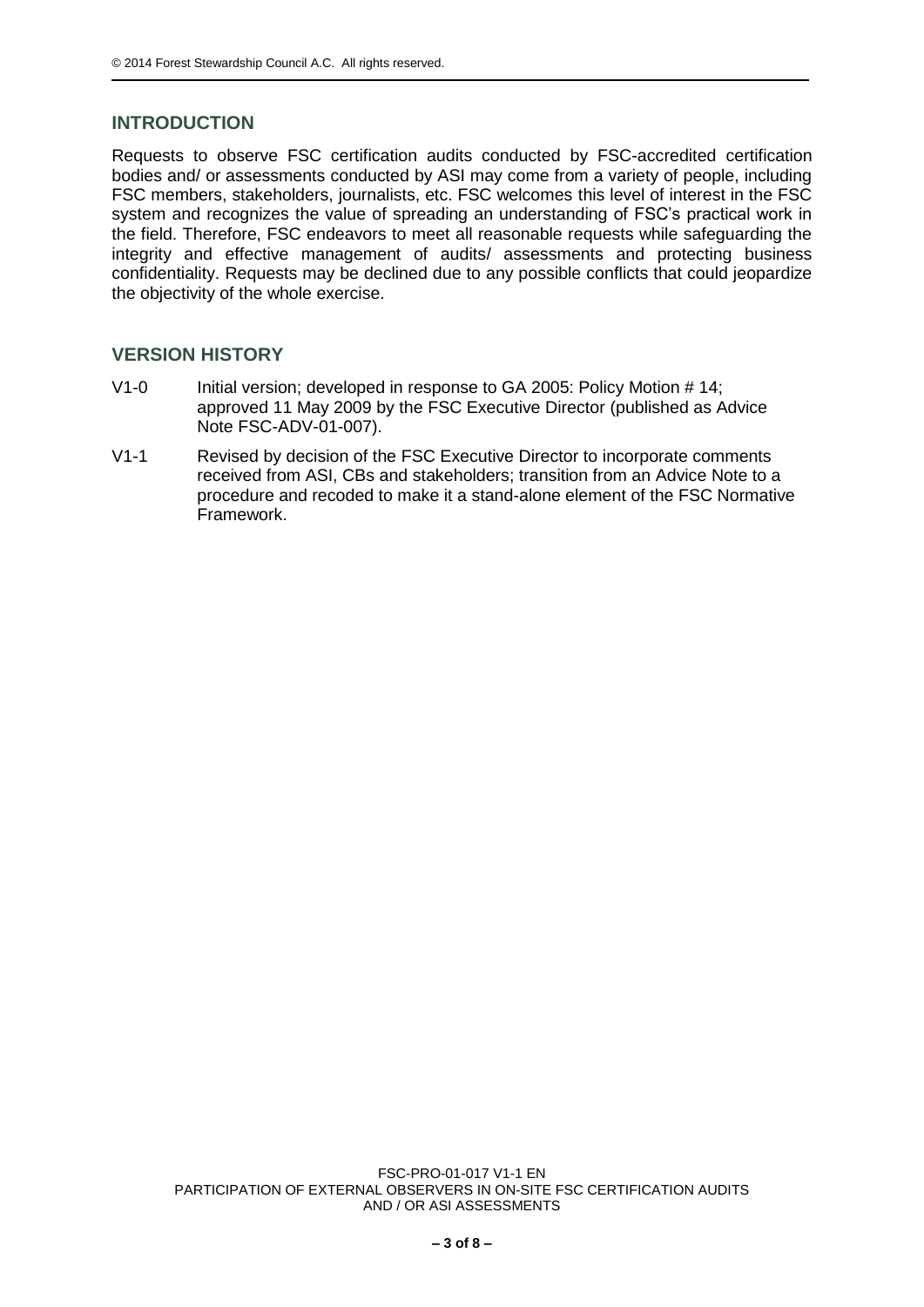# **A Objective**

The objective of this procedure is to establish the general principles regarding the participation of external observers in on-site FSC certification audits (hereinafter 'audits') and/ or in ASI accreditation assessments (hereinafter 'assessments'). This is essential for ensuring transparency and learning opportunities while at the same time addressing issues around confidential information, avoiding situations where there may be cases of losses or damages, and other situations that may arise during the audit/assessment.

## **B Scope**

This procedure shall be binding for ASI, FSC accredited certification bodies (incl. their assessment and audit teams), the auditee, and observers participating in audits or assessments.

# **C Effective and validity dates**

| Approval date           | 12 November 2013                                        |
|-------------------------|---------------------------------------------------------|
| <b>Publication date</b> | 06 March 2014                                           |
| Effective date          | 01 April 2014                                           |
| Period of validity      | Until 31 December 2018 (or until replaced or withdrawn) |

# **D References**

The following referenced documents are relevant for the application of this document. For dated references, only the edition cited applies. For undated references, the latest edition of the referenced document (including any amendments) applies.

*FSC-STD-01-005 Dispute Resolution System*

## **E Terms and definitions**

For the purpose of this procedure, the terms and definitions given in *FSC-STD-01-002 FSC Glossary of Terms*, and the following apply:

| <b>Assessment</b> | Process undertaken by ASI to assess the competence of an FSC<br>accredited certification body, based on particular standard(s)<br>and/or other normative documents and for a defined scope of<br>accreditation (adapted from ISO/IEC 17011:2004 (E))                                                                     |
|-------------------|--------------------------------------------------------------------------------------------------------------------------------------------------------------------------------------------------------------------------------------------------------------------------------------------------------------------------|
| <b>Assessor</b>   | Person assigned by ASI to perform, alone or as part of an<br>assessment team, an assessment of a CAB (adapted from<br>ISO/IEC 17011:2004).                                                                                                                                                                               |
| Audit             | Systematic, independent and documented process conducted by<br>an FSC accredited certification body for obtaining audit evidence<br>and evaluating it objectively to determine the extent to which the<br>audit criteria are fulfilled. This includes main and surveillance<br>audits (adapted from ISO 19011:2002 (E)). |
| <b>Auditee</b>    | The Organization that is being audited. Organizations include<br>corporations, enterprises, firms,<br>charities.<br>companies,<br>associations, and institutions (or some combination of these) as                                                                                                                       |

well as private individuals, families or communities. With regards to FSC certification, the auditee is either an applicant for

FSC-PRO-01-017 V1-1 EN

PARTICIPATION OF EXTERNAL OBSERVERS IN ON-SITE FSC CERTIFICATION AUDITS AND / OR ASI ASSESSMENTS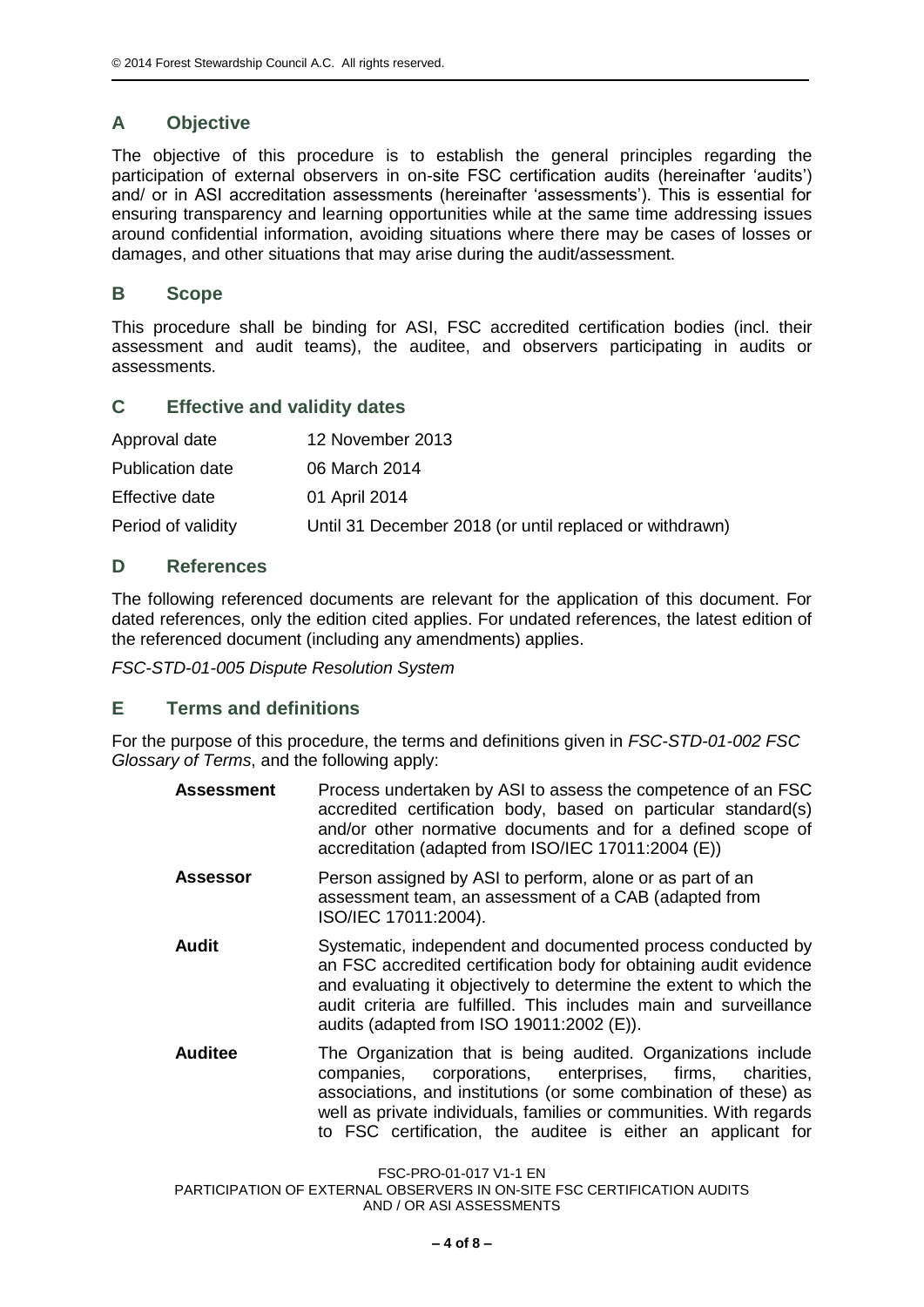certification or a certificate holder.

**Auditor** Person with the competence to conduct an audit (adapted from ISO 19011:2002 (E)).

- **Lead assessor** Assessor who is given the overall responsibility for specified assessment activities (adapted from ISO/IEC 17011:2004 (E)).
- **Lead auditor** An auditor designated to manage an audit (often also to lead the audit team).
- **Observer** Person who accompanies the assessment or audit team but does not assess or audit. Observers are recognized as interested parties, but shall respect the code of conduct outlined in this document.

NOTE 1: An observer is not a part of the audit team and shall not influence or interfere with the audit.

NOTE 2 An observer can be from a regulator or other interested party who witnesses the audit.

#### **Verbal forms for the expression of provisions**

[Adapted from *ISO/IEC Directives Part 2: Rules for the structure and drafting of International Standards*]

"*shall*": indicates requirements strictly to be followed in order to conform to the standard.

"*should*": indicates that among several possibilities one is recommended as particularly suitable, without mentioning or excluding others, or that a certain course of action is preferred but not necessarily required.

"*may*": indicates a course of action permissible within the limits of the document.

"*can*": is used for statements of possibility and capability, whether material, physical or causal.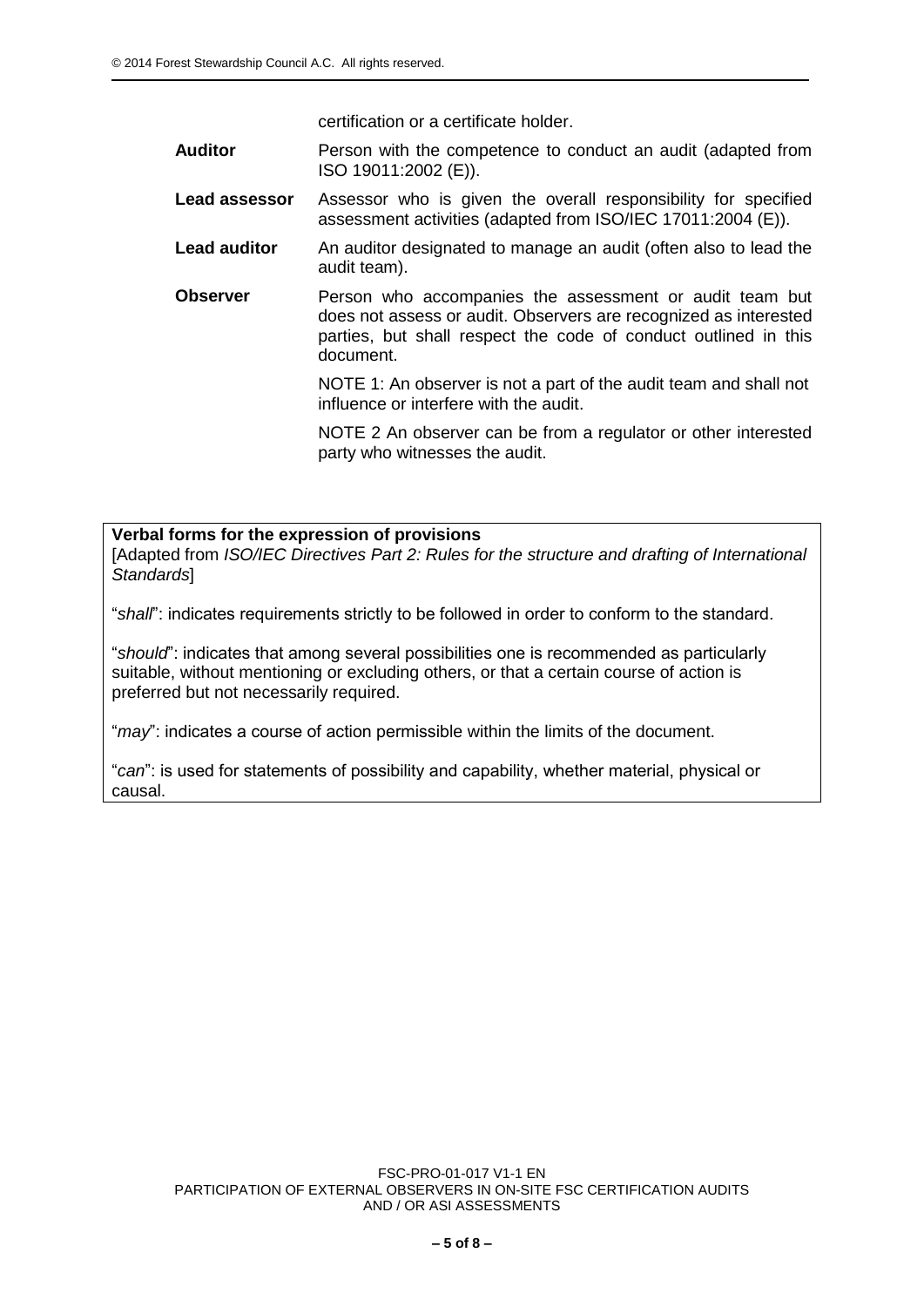#### **1 Request for participation**

- 1.1 External observers shall only be allowed to participate in on-site audits with prior written approval from the auditee and the certification body. Additional approval is required from ASI for participation in ASI assessments.
- 1.2 The request to participate in an audit/assessment as an observer should be submitted as a written application to the relevant certification body and, if applicable, to ASI at least four (4) weeks prior to the scheduled start of the on-site audit / assessment. The accommodation of late applications is at the discretion of the auditee and the certification body.

NOTE: Participation in the audit may be delayed for twelve (12) months or more depending upon the ability of the auditee, certification body and/or ASI to accommodate the request in the planning and logistics of an upcoming audit/ assessment.

- 1.3 The application shall include:
	- a) The applicant's name and contact information (address, phone, email);
	- b) The applicant's Organization/Affiliation (if applicable);
	- c) The applicant's FSC membership status (No member/ member incl. chamber/ supporter);
	- d) A brief description of the applicant's background (profession, expertise, certification experience);
	- e) A short explanation of the reason for requesting to observe the audit/ assessment;
	- f) A statement regarding cost absorption;
	- g) A commitment to adhere to this procedure and the Observer Code of Conduct (ref. Annex 1).

NOTE: The applicant may add a CV to the application.

- 1.4 The certification body shall forward the application to the auditee together with a copy of this procedure and a request for a timely response.
- 1.5 The auditee shall have the opportunity to reject the application based on substantiated concerns related to the request. The certification body shall evaluate the concerns; unsubstantiated rejections shall not be accepted.
- 1.6 The grounds for rejection include, but are not limited to:
	- a) A conflict of interest through being employed or contracted by a competitor;
	- b) A track record of breaking confidentiality agreements;
	- c) A track record of audit misconduct;
	- d) Evidence of an intended disruption of the audit.

NOTE: That an observer has been publicly critical of the operation in the past shall not be used as grounds for rejection.

1.7 The result of the application shall be communicated to the applicant observer within a timeframe that should not prevent the observer from participating in the audit/ assessment. Any rejection of an application, by either the auditee, the certification body or ASI, shall be accompanied by a justification specifying the reason for the objection.

FSC-PRO-01-017 V1-1 EN

PARTICIPATION OF EXTERNAL OBSERVERS IN ON-SITE FSC CERTIFICATION AUDITS AND / OR ASI ASSESSMENTS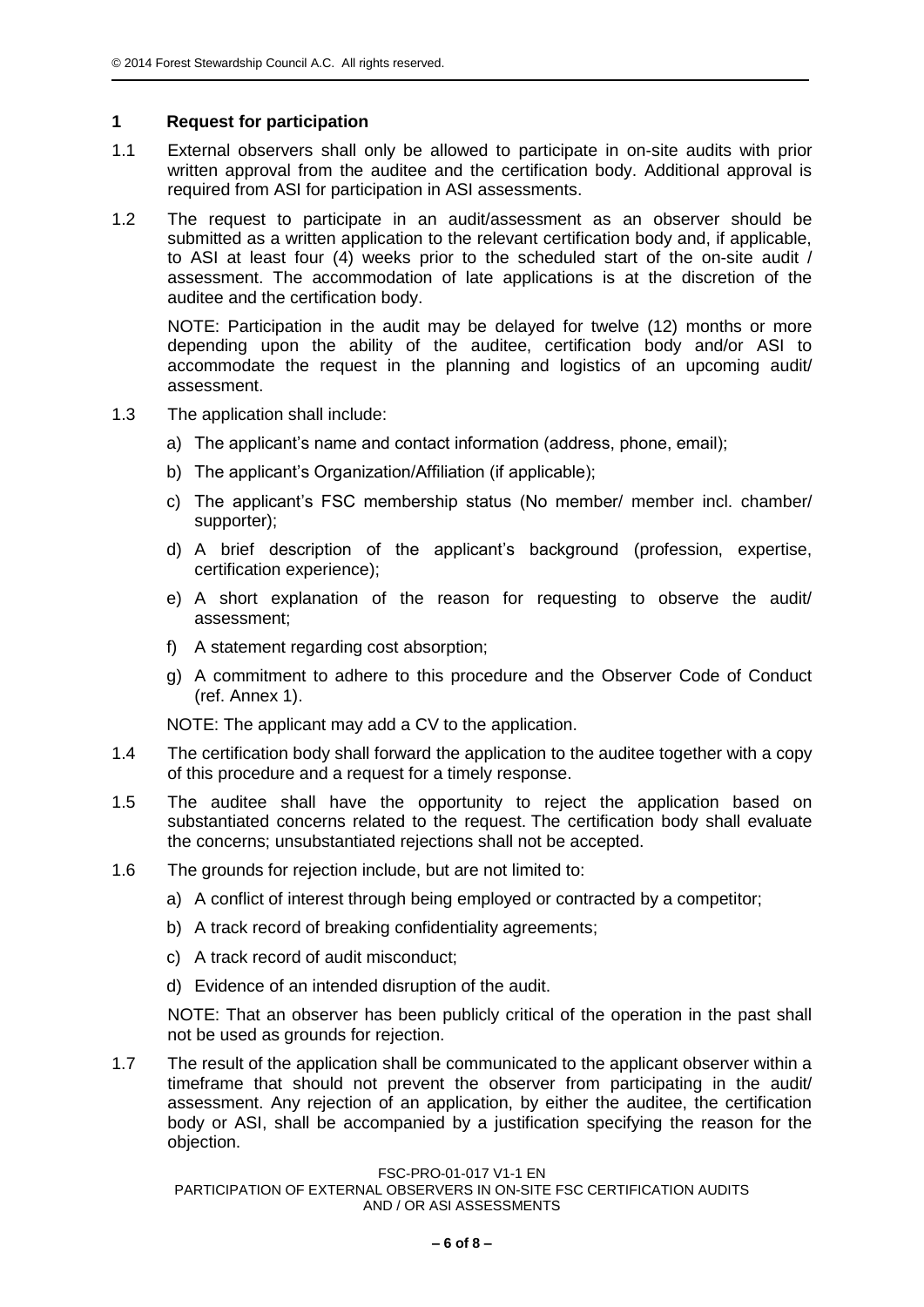NOTE: as a transparent certification scheme, FSC has a positive attitude towards the participation of observers in audits and assessments and therefore expects certification bodies and auditees to exercise a similar kind of attitude when deciding on applications from observers.

#### **2 Roles and responsibilities of observers**

- 2.1 Observers are not part of the audit/ assessment team, though they shall be allowed to accompany any member of the team at any time and have access to any documentation and sites that are available to the audit/ assessment team within the scope of the evaluation and unless restricted access is justified by Clause 2.3 below.
- 2.2 Observers shall be allowed to witness the work of audit/ assessment teams in the field in order to contribute to the transparency of the process but shall not interfere with the audit/ assessment.
- 2.3 The auditee may limit the access to sites, documents or other sources of information to observers if classified as confidential or dangerous. This should already be addressed in the opening meeting.
- 2.4 The team leader may exclude the observer from an audit/ assessment for justified reasons, particularly in cases of repeated interference with the audit/ assessment, insult or threat against the audit team or the auditee, or ignorance regarding health and safety instructions.
- 2.5 For the period of the audit, the observer will recuse any status they have as a stakeholder or proxy for a stakeholder The role of an observer does however not change or influence the person's role and rights as a stakeholder in the overall certification process.

#### **3 Confidentiality**

- 3.1 A formal Non-Disclosure and Confidentiality Agreement shall be signed between observers and Certification Bodies prior to audits, and with ASI prior to assessments.
- 3.2 On request, a Non-Disclosure and Confidentiality Agreement shall also be signed with the auditee.

#### **4 Expenses**

4.1 Unless agreed otherwise in advance, observers shall be responsible for their arrangements and costs of travel, lodging, and meals.

# **5 Liability**

5.1 The auditee, the certification body, FSC and ASI are not liable for any loss or damage of any sort suffered or incurred by the observer during an audit/ assessment.

#### **6 Complaints**

6.1 Complaints shall be addressed through the FSC Dispute Resolution System.